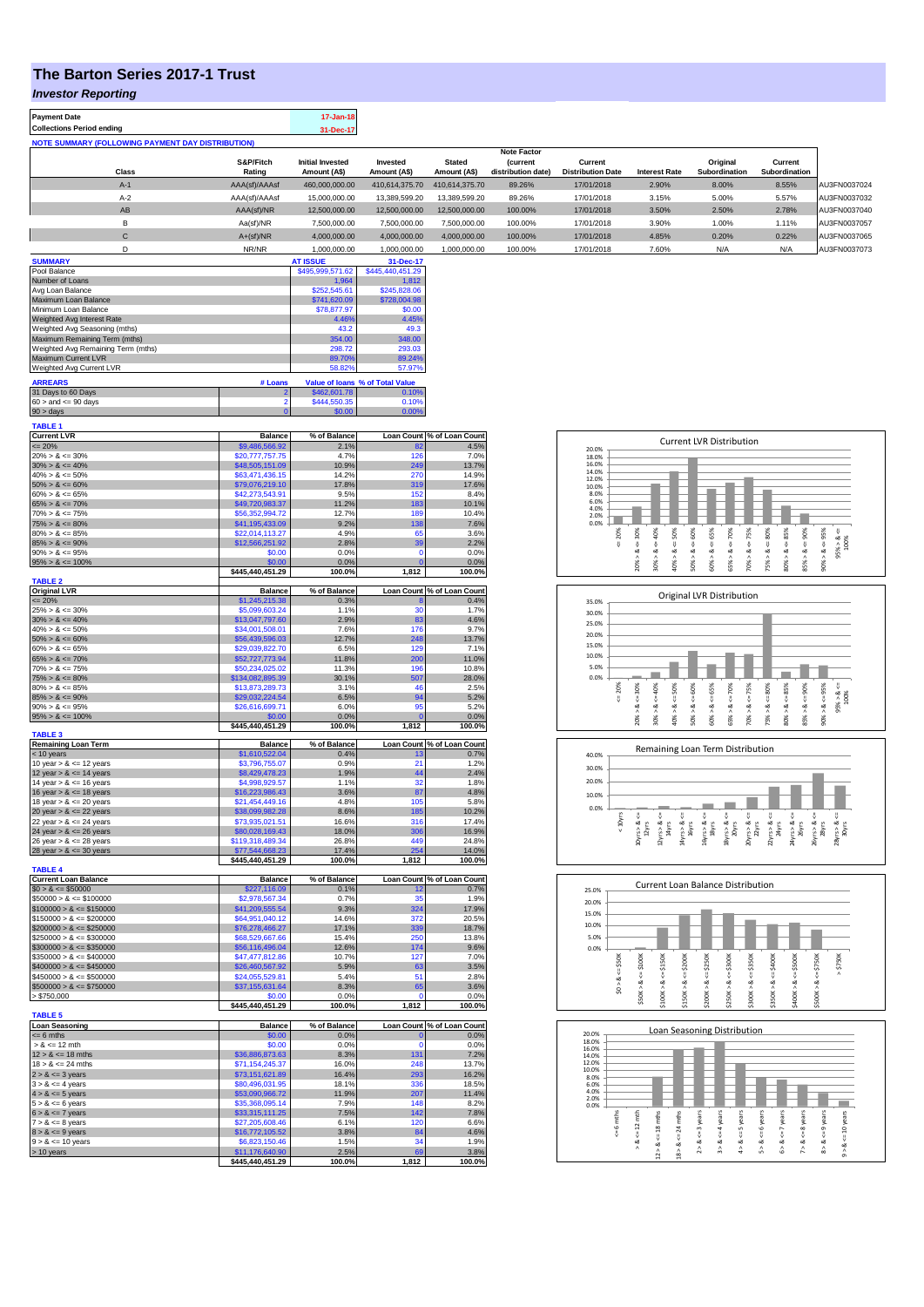## **The Barton Series 2017-1 Trust**

## *Investor Reporting*

| <b>Payment Date</b>                                  |                                     | $17 - Jan-18$         |                |                                     |
|------------------------------------------------------|-------------------------------------|-----------------------|----------------|-------------------------------------|
| <b>Collections Period ending</b>                     |                                     | 31-Dec-17             |                |                                     |
|                                                      |                                     |                       |                |                                     |
| Postcode Concentration (top 10 by value)             | <b>Balance</b>                      | % of Balance          |                | Loan Count % of Loan Count          |
| 2650<br>2615                                         | \$9,296,313,06                      | 2.1%<br>1.8%          | 31             | 2.4%<br>1.7%                        |
| 2914                                                 | \$8,095,858.62<br>\$8,014,301.71    | 1.8%                  | 23             | 1.3%                                |
| 6210                                                 | \$7,339,926.88                      | 1.6%                  | 36             | 2.0%                                |
| 2905                                                 | \$7,276,873.15                      | 1.6%                  | 27             | 1.5%                                |
| 5108                                                 | \$7,203,003.75                      | 1.6%                  | 40             | 2.2%                                |
| 2602                                                 | \$6,930,881.98                      | 1.6%                  | 24             | 1.3%                                |
| 2617                                                 | \$6,234,344.93                      | 1.4%                  | 20             | 1.1%                                |
| 5118                                                 | \$5,790,493.60                      | 1.3%                  | 26             | 1.4%                                |
| 5109                                                 | \$5,690,547.79                      | 1.3%                  | 29             | 1.6%                                |
| <b>TABLE 7</b><br><b>Geographic Distribution</b>     | <b>Balance</b>                      | % of Balance          |                | Loan Count % of Loan Count          |
| <b>Australian Capital Territory</b>                  | \$80,781,755.51                     | 18.1%                 | 292            | 16.1%                               |
| New South Wales                                      | \$73,700,219.54                     | 16.5%                 | 289            | 15.9%                               |
| Northern Territory                                   | \$1,285,295.86                      | 0.3%                  | -5             | 0.3%                                |
| Queensland                                           | \$14,076,504.19                     | 3.2%                  | 55             | 3.0%                                |
| South Australia                                      | \$184,593,290.49                    | 41.4%                 | 840            | 46.4%                               |
| Tasmania                                             | \$1,173,748.08                      | 0.3%                  | з              | 0.2%                                |
| Victoria                                             | \$10,818,924.33                     | 2.4%                  | 39             | 2.2%                                |
| Western Australia                                    | \$79,010,713.29                     | 17.7%                 | 289            | 15.9%                               |
| TABLE 8                                              | \$445,440,451.29                    | 100.0%                | 1,812          | 100.0%                              |
| Metro/Non-Metro/Inner-City                           | <b>Balance</b>                      | % of Balance          |                | Loan Count % of Loan Count          |
| Metro                                                | \$347,860,970.90                    | 78.1%                 | 1395           | 77.0%                               |
| Non-metro                                            | \$96,618,912.03                     | 21.7%                 | 413            | 22.8%                               |
| Inner city                                           |                                     | 0.2%                  |                | 0.2%                                |
|                                                      | \$445,440,451.29                    | 100.0%                | 1,812          | 100.0%                              |
| <b>TABLE 9</b>                                       |                                     |                       |                |                                     |
| <b>Property Type</b><br><b>Residential House</b>     | <b>Balance</b>                      | % of Balance<br>91.6% | 647            | Loan Count % of Loan Count<br>90.9% |
| <b>Residential Unit</b>                              | \$408,166,014.06<br>\$37,049,859.56 | 8.3%                  |                | 9.1%                                |
| Rural                                                | \$224,577.67                        | 0.1%                  | 164            | 0.1%                                |
| Semi-Rural                                           | \$0.00                              | 0.0%                  | 0              | 0.0%                                |
|                                                      | \$445,440,451.29                    | 100.0%                | 1,812          | 100.0%                              |
| TABLE 10                                             |                                     |                       |                |                                     |
| <b>Occupancy Type</b>                                | <b>Balance</b>                      | % of Balance          |                | Loan Count % of Loan Count          |
| <b>Owner Occupied</b>                                | \$365,670,941.68                    | 82.1%                 | 1469<br>343    | 81.1%                               |
| Investment                                           | \$79,769,509.61<br>\$445,440,451.29 | 17.9%<br>100.0%       | 1,812          | 18.9%<br>100.0%                     |
| TABLE 11                                             |                                     |                       |                |                                     |
| <b>Employment Type Distribution</b>                  | Balance                             | % of Balance          |                | Loan Count % of Loan Count          |
| Contractor                                           | \$10,472,042.65                     | 2.4%                  | 41             | 2.3%                                |
| Pay-as-you-earn employee (casual)                    | \$15,972,413.69                     | 3.6%                  | 74             | 4.1%                                |
| Pay-as-you-earn employee (full time)                 | \$340,222,711.50                    | 76.4%                 | 1346           | 74.3%                               |
| Pay-as-you-earn employee (part time)                 | \$35,600,784.73                     | 8.0%                  | 156            | 8.6%                                |
| Self employed<br>No data                             | \$18,387,099.46<br>\$24,785,399.26  | 4.1%<br>5.6%          | 78<br>117      | 4.3%<br>6.5%                        |
| Director                                             | \$0.00                              | 0.0%                  | $\mathbf{0}$   | 0.0%                                |
|                                                      | \$445,440,451.29                    | 100.0%                | 1,812          | 100.0%                              |
| TABLE 12<br><b>LMI Provider</b>                      | <b>Balance</b>                      | % of Balance          |                | Loan Count % of Loan Count          |
| QBE                                                  | \$409,385,929.71                    | 91.9%                 | 1688           | 93.2%                               |
| Genworth                                             | \$36,054,521.58                     | 8.1%                  | 124            | 6.8%                                |
|                                                      | \$445,440,451.29                    | 100.0%                | 1,812          | 100.0%                              |
| <b>TABLE 13</b>                                      |                                     |                       |                |                                     |
| <b>Arrears</b><br>$= 0$ days                         | <b>Balance</b><br>\$436,750,149.99  | % of Balance<br>98.0% | 1778           | Loan Count % of Loan Count<br>98.1% |
| $0 >$ and $\leq$ 30 days                             | \$7,783,149.17                      | 1.7%                  | 30             | 1.7%                                |
| $30$ > and <= 60 days                                | \$462,601.78                        | 0.1%                  | $\overline{2}$ | 0.1%                                |
| $60 >$ and $\leq 90$ days                            | \$444,550.35                        | 0.1%                  | $\overline{a}$ | 0.1%                                |
| $90 > \text{days}$                                   | \$0.00                              | 0.0%                  | O              | 0.0%                                |
|                                                      | \$445,440,451.29                    | 100.0%                | 1,812          | 100.0%                              |
| TABLE 14<br><b>Interest Rate Type</b>                | <b>Balance</b>                      | % of Balance          |                | Loan Count % of Loan Count          |
| Variable                                             | \$284,620,210.40                    | 63.9%                 | 1179           | 65.1%                               |
| Fixed                                                | \$160,820,240.89                    | 36.1%                 | 633            | 34.9%                               |
|                                                      | \$445,440,451.29                    | 100.0%                | 1,812          | 100.0%                              |
| <b>TABLE 15</b><br><b>Weighted Ave Interest Rate</b> | <b>Balance</b>                      | <b>Loan Count</b>     |                |                                     |
| <b>Fixed Interest Rate</b>                           | 4.35%                               | 633                   |                |                                     |
| <b>TABLE 16</b>                                      |                                     |                       |                |                                     |
| Foreclosure, Claims and Losses (cumulative)          | <b>Balance</b>                      | <b>Loan Count</b>     |                |                                     |
| Properties foreclosed                                | \$0.00                              | C                     |                |                                     |
| Loss on Sale of properties foreclosed                | \$0.00                              | O                     |                |                                     |
| of which Claims paid by mortgage insurers            | \$0.00                              | $\bf{0}$              |                |                                     |
| of which loss covered by excess spread               | \$0.00                              | $\overline{0}$        |                |                                     |